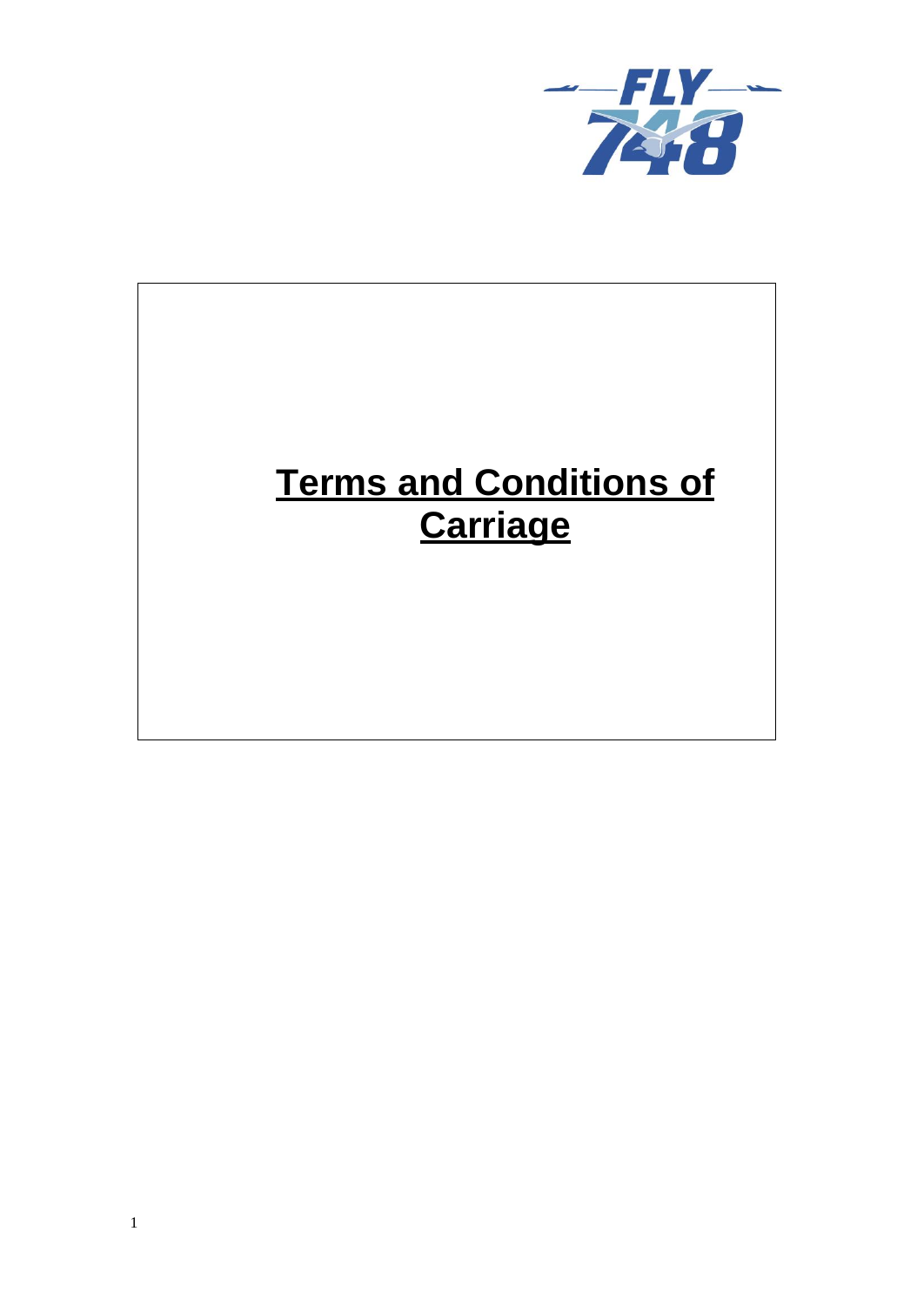

## **TERMS AND CONDITIONS:**

## **TABLE OF CONTENTS**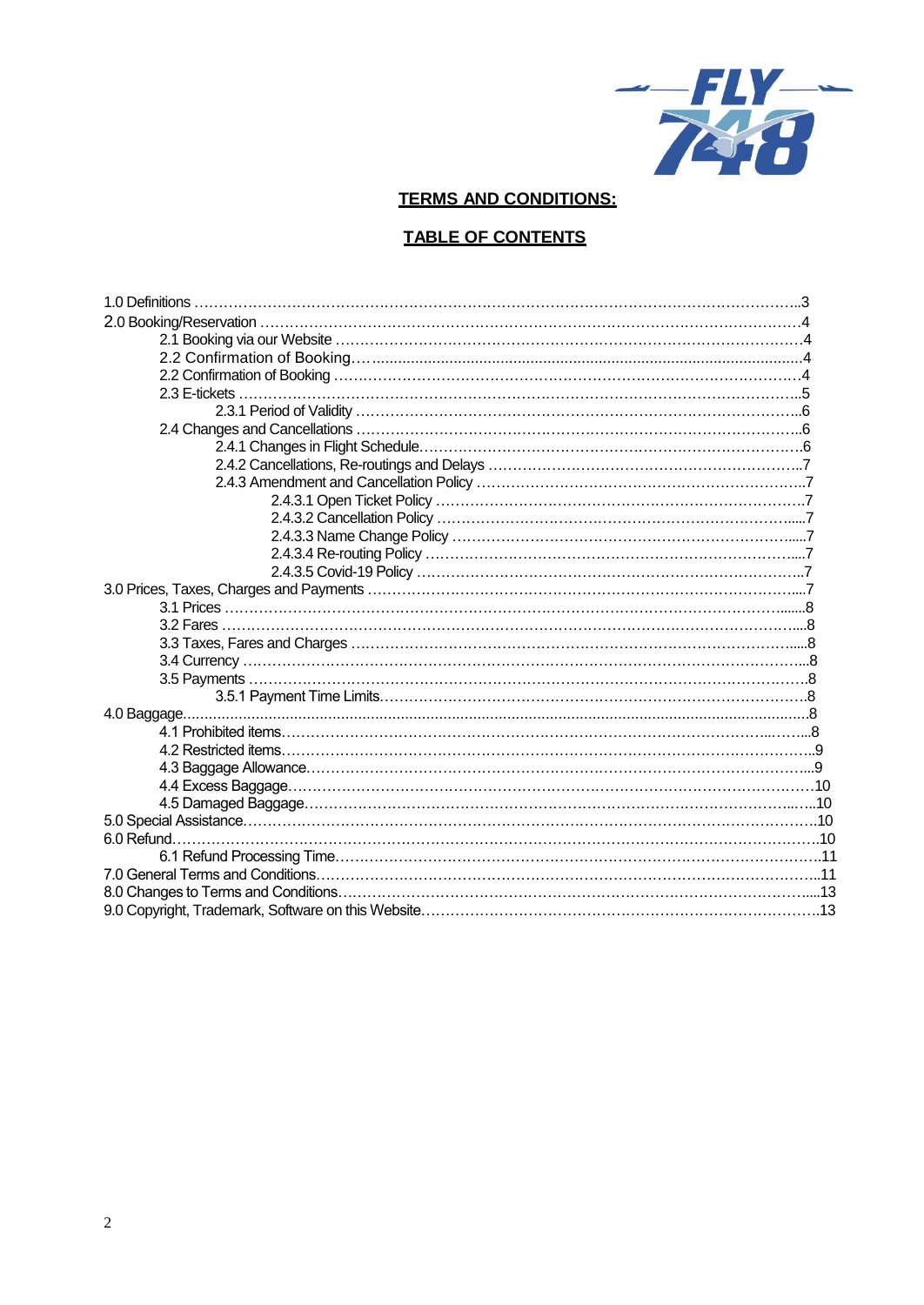

#### **Use of the website:**

As a condition of your use of this Website, you warrant that

- (i) You are at least 18 years of age;
- (ii) You possess the legal authority to create a binding legal obligation;
- (iii) You will use this website in accordance with these terms and conditions;

(iv) You will only use this website to make legitimate reservations for you or for another person for whom you are legally authorized to act;

(v) You will inform such other persons about the terms and conditions that apply to the reservations you have made on their behalf, including all rules and restrictions applicable thereto;

(vi) All information supplied by you on this Website is true, accurate, current and complete, and (vii)If you have an account to this website, you will safeguard your account information and will supervise and be completely responsible for any use of your account by you and anyone other than you. We retain the right at our sole discretion to deny access to anyone to this Website and the services we offer, at any time and for any reason, including, but not limited to, for violation of these Terms and Conditions.

## **1.0 Definitions**

The terms "**we**", "**us**" and "**our**" refer to SEVEN FOUR EIGHT AIR SERVICES (K) LIMITED.

Our Passengers can also be informed of our contact details and operating hours through our web page, under the category Named ["Contact".](http://www.tripsta.ie/contact-form)

The term "**you**" and "**your**" refers to the customer visiting our website, booking a reservation through us or otherwise using our services.

Moreover, for the purposes of these terms and conditions the following words or phrases have the meaning shown below, unless the context clearly indicates otherwise:

**"Booking"**: any order for products or services you make on **our** Website which is confirmed or accepted by **us**. Acceptance will be made by **us** (and a contract concluded) when we have received full payment from you and sent a confirmation email with the ticket (from either us or the relevant Travel Supplier).

**"Customer" or "Client":** The person who makes a Booking or the person on whose behalf the services provided by us have been agreed and who has accepted that condition.

**"Service(s)":** a service offered by our website, such as a booking of transport services.

**"Service fee":** means the portion of your total cost of the service rendered to you on behalf of us as indicated in the confirmation page and email that covers the services provided by us.

**"Travel Supplier(s)" or "Supplier(s)":** The airline and/or any other product and/or service provider in the field of travel, with whom the Customer enters into an agreement and who, with due observance of the applicable terms and conditions, is responsible for carrying out the service.

**"Website":** means the www.fly748.com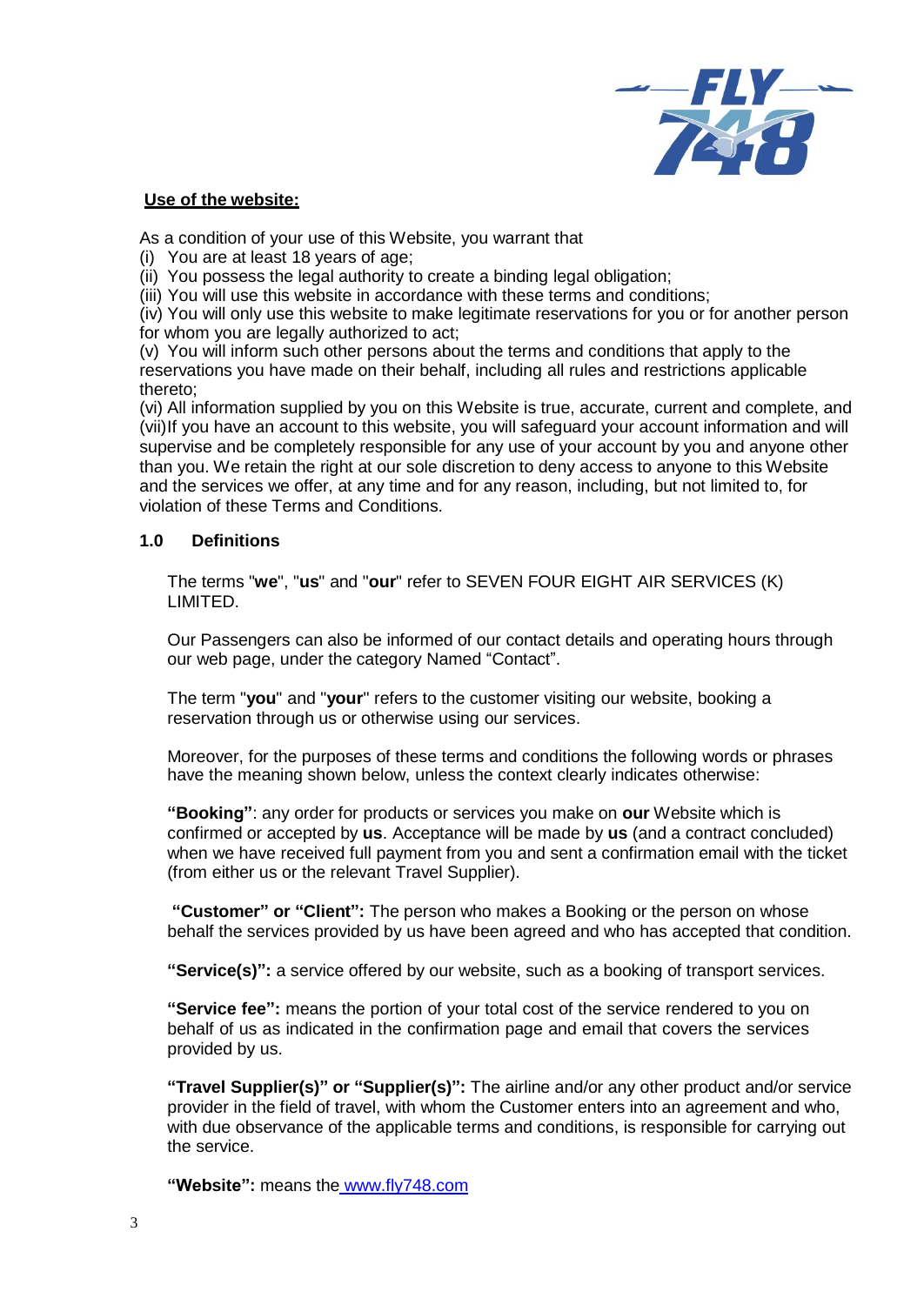

## **2.0 Booking/Reservation**

## **2.1 Booking via our website:**

You agree to be bound by the terms of this Agreement and any additional terms and conditions that are applicable to your booking, travel arrangements or use of any website content. You agree on behalf of yourself and those you represent to comply with all such terms and conditions, including the payment of all amounts when due.

You agree that any violation of any such terms and conditions may result in:

- The cancellation of your reservation or purchase,
- Your forfeiture of any money paid for your reservation or purchase,
- You being denied access to the applicable travel related product or service,
- Our right to debit your account for any costs we incur as a result of such violation.

You represent and warrant that:

You are of sufficient age to use our services and website and can create binding legal obligations in connection with your use,

You are legally authorized to act for or on behalf of any persons included in a booking and accept these terms and conditions on their behalf,

The information supplied by you is true and correct.

You are responsible for informing such other persons of all terms and conditions applicable to their travel arrangements. You understand that you are financially responsible for any use of our services or website by you and those using your name or account.

You are responsible for your activities on the Website (financially or otherwise), including the possible use of your user name and password.

## **2.2 Confirmation of Booking**

We as the operator will record your reservation upon booking and send you the e-tickets once paid for with your receipt to the email address provided.

There is a limit for how long your booking can hold before it expires. If it expires before payment has been made, the ticket may be reinstated at a new fare price or the client may get the same fare. Our rates are subject to availability.

We can send you an invoice and itinerary before payment is made for you to confirm your booking prior to payment. A receipt will be shared together with your ticket when payment is made.

Promotional offered tickets have conditions which exclude your right to amend or cancel reservations. If you do not use your promotional offer ticket on the date of travel, you will be marked as a no show and the funds forfeited.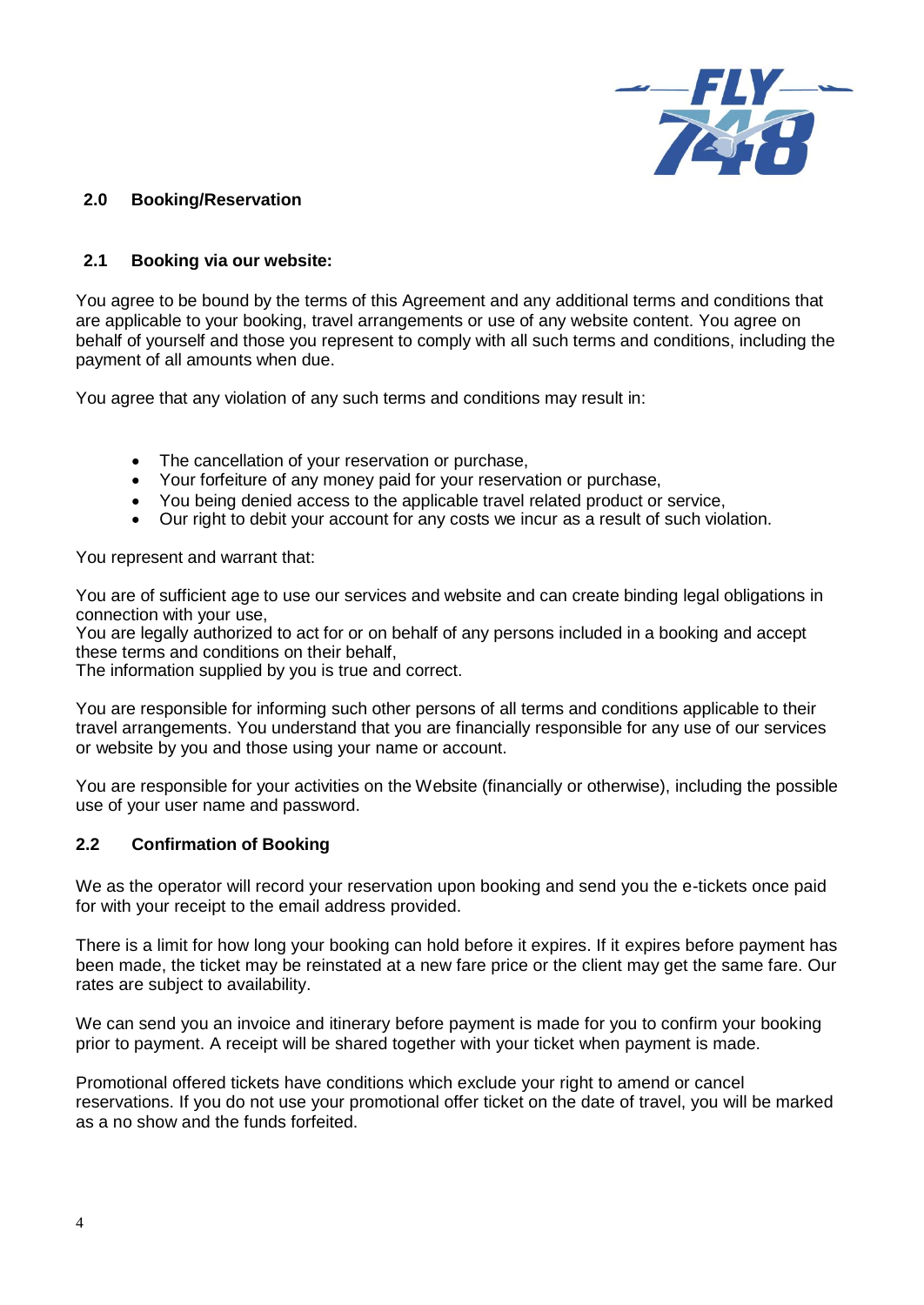

## **2.3 E-tickets**

We will permit travel to only the passenger named on the ticket, and the passenger will be required to produce identification in the form of a Kenyan national ID card or a passport.

A ticket is not transferable, but name changes and re-routing can be done at a fee by calling our call center.

Some tickets are sold at discounted fares in the case of promotional offers. These are completely nonrefundable. Promotional offer tickets are valid only on the dates and for the flights shown on the ticket and may not be changed at all. These tickets cannot be amended in any way.

If you have a ticket which is completely unused and you can no longer travel, provided you advise prior to travel, we will provide you with an open ticket which can be used for future travel within 6 months of the initial booking date. An amendment fee will apply as well as the fare difference for the rescheduled date if any. An electronic ticket is sufficient for travel. You shall not be entitled to travel unless you present a valid ticket. You shall not be entitled to travel on a flight unless you provide positive identification and a valid electronic ticket has been duly issued in your name.

## **2.3.1 Period of Validity**

Except if otherwise stated, a ticket is valid for a.) 6 months from the date of issue or b.) Subject to the first travel occurring within 6 months, in the case of open tickets c.) The ticket validity is up to 1 year if the client has shared a positive test result- the amendment and fare difference will still apply in this case.

When rescheduling an open ticket to a future flight, the passenger is booked on the class of service for which the fare has been paid. If the class of service is not available, the passenger will be required to pay the additional fare difference of available class.

In the event of death of a passenger, the tickets of persons accompanying the passenger may be amended by waiving the amendment fee. Any such amendments shall be made upon receipt of a valid death certificate. If the class of service is not available, you will be required to pay the additional fare difference of the available class. Tickets will only be valid for 6 months from the date of issuing.

The ticket you have purchased is only valid for the transportation as shown on the ticket. It forms an essential part of our contract with you. The ticket will not be honored and will lose validity if not used in the 6 months after issuing.

Should you wish to change any aspect of your transportation you must contact us in advance. The fare of your new flight will be calculated and you will be given the option of accepting the new price or maintaining your original transportation as ticketed.

In the instance where you would like to change your transportation, we will assess the correct price for your actual travel. You will be booked at the class you had originally booked for and if this is not available, you must pay the fare difference in addition to the amendment fee.

If a passenger does not get in touch with us about a change of reservation before the date of travel, they will be marked as a "no show" and tickets will be forfeited and have no value.

In the case where you are a no show for a flight without advising us prior to your flight, we will cancel your ticket for that specific leg of your journey. That means, that if you have a return trip on the same ticket, it will still be valid, unless you communicate otherwise.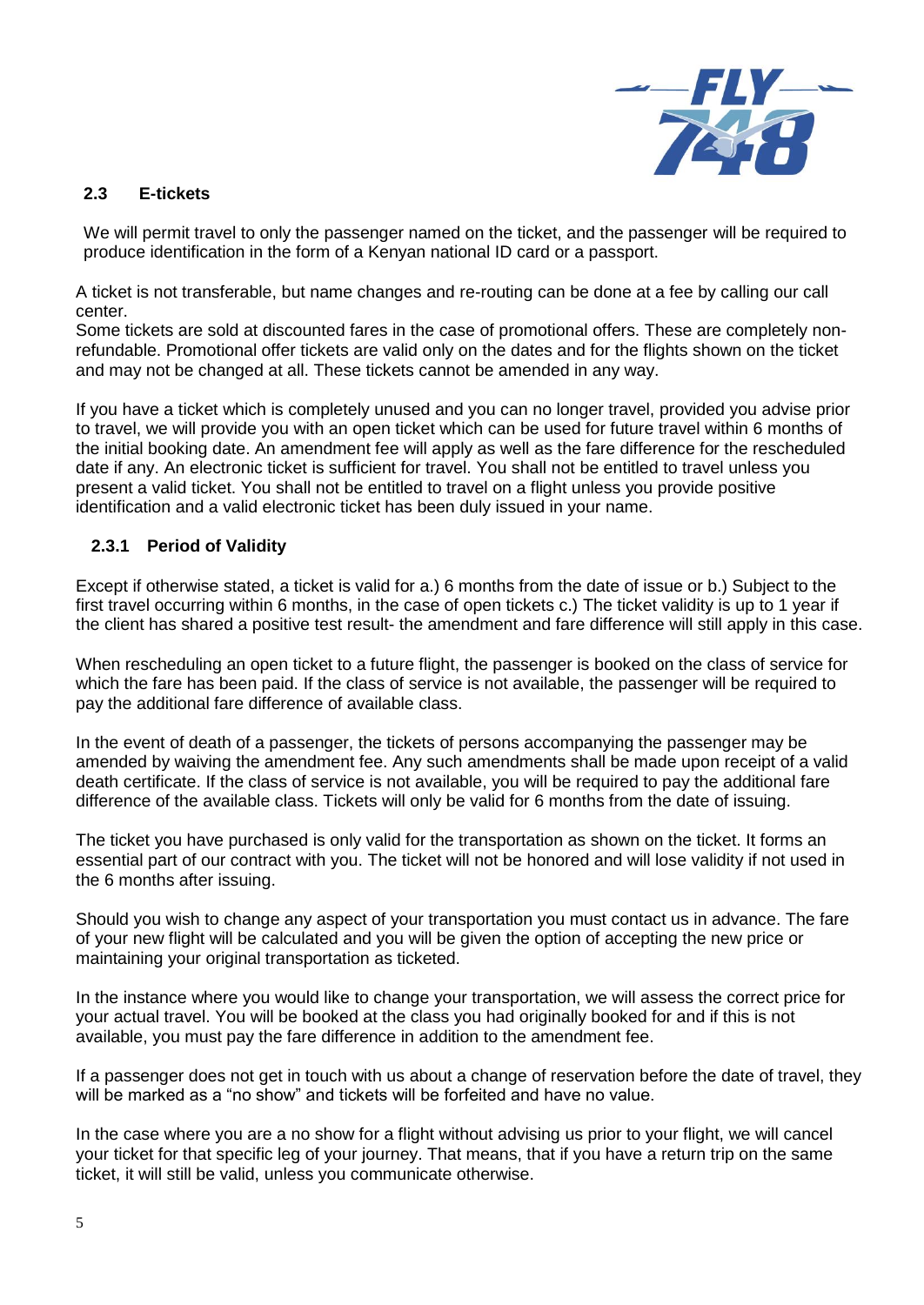

All tickets sold on our website are e-tickets, which is a paper-less way to book flights. Once you have made your booking, it is stored electronically in our reservation system. We will send you a booking confirmation email with your e-ticket.

We recommend that you take your e-ticket with you on your date of travel. We cannot be held responsible for non-compliance with these rules and regulations and strongly recommend that you check these details with the airline in advance of travel.

You must present your e-ticket at check-in for your flight. If you have not received your e-ticket within 48 hours you must contact us via email or call our customer service for further assistance.

We rely on the information that you provide as being accurate and therefore cannot be held responsible if your e-ticket does not arrive due to an incorrect email address or your junk email settings. You must notify us immediately if you change your email address or contact telephone number.

If you do not receive your ticket also due to payment to the wrong account details, than those sent to you. You will be held responsible for this and must therefore call to check on your booking.

In addition, please check that the name on your passport or Kenyan national ID matches the name on your ticket and/or booking confirmation. It is your responsibility to check that all of the correct information has been entered into the booking including, but not limited to, the correct passenger names, flights, dates and travel itinerary. If anything is incorrect, it is your responsibility to notify us immediately. All possible assistance will be offered to rectify any errors, however, charges may be incurred which you would need to pay.

In case you choose an alternative that is more expensive than your original booking, you will be responsible for paying the difference.

If you make payment via MPESA and pay to the wrong account number, you will not receive your ticket. Please ensure to confirm that you receive your ticket upon booking, so that this may be addressed. If the price has escalated by the time you notify us that the payment was done to the wrong account number then you will be asked to top up the difference. This is because most times the booking has expired and will need to be reinstated at the new fare.

# **2.4 Changes and Cancellations**

## **2.4.1 Changes in Flight Schedule**

The flight times shown in timetables may change between the date of publication and the date you actually travel. We do not guarantee them to you and they do not form part of your contract with us.

Before we accept your booking, we will notify you of the scheduled flight time in effect as of that time, and it will be shown on your Ticket. It is possible we may need to change the scheduled flight time subsequent to issuance of your Ticket.

If you provide us with contact information, we will endeavor to notify you of any such changes. This will usually be done via a text to the number provided to us upon booking.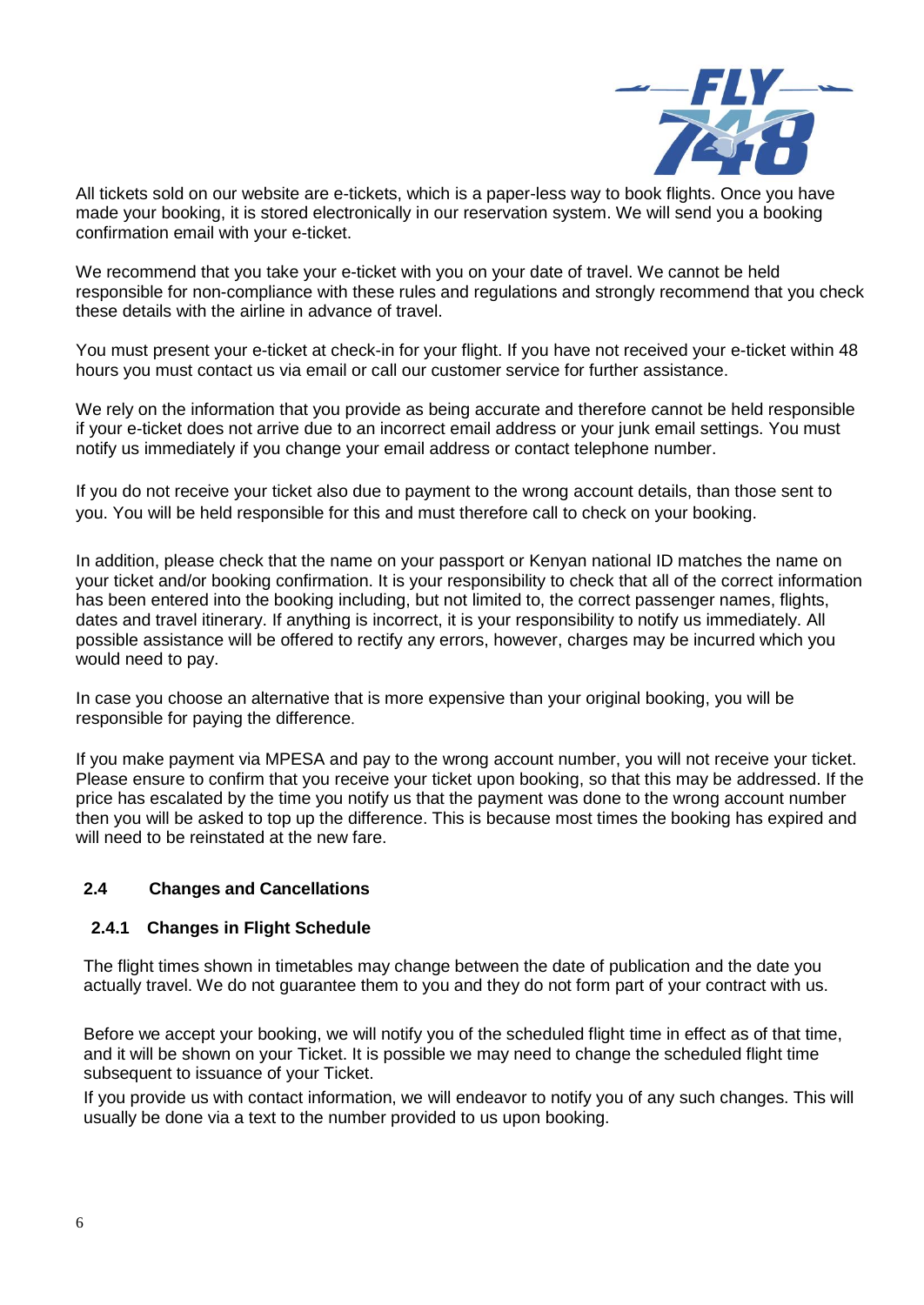

Please ensure that when the booking is done that the mobile number provided is correct. In the event that the booking has been made by an agent, please ensure that the agent uses your mobile number on the booking as part of the passenger details.

If, after you purchase your Ticket, we make a significant change to the scheduled flight time, which is not acceptable to you, and we are unable to book you on an alternate flight which is acceptable to you, you will be entitled to a refund.

# **2.4.2 Cancellations, Re-routing and Delays**

We will take all necessary measures to avoid delay in carrying you and your Baggage. In the exercise of these measures and in order to prevent a flight cancellation, in exceptional circumstances we may arrange for a flight to be operated on our behalf by an alternative carrier and/or aircraft.

Except as otherwise provided by the Convention, if we cancel a flight, fail to operate a flight reasonably according to the schedule or fail to stop at your destination or Stopover destination, we shall, at your option, either:

Carry you at the earliest opportunity on another of our scheduled services on which space is available without additional charge and, where necessary, extend the validity of your Ticket- different time same date; or

Within a reasonable period of time re-route you to the destination shown on your Ticket by our own services or those of another carrier, or by other mutually agreed means and class of transportation without additional charge; or Make a refund in accordance with the provisions of Article 6.

## **2.4.3 Amendment and Cancellation Policies**

## **2.4.3.1 Open ticket Policy**

In the event that the passenger notifies us that they would like to change their date of travel, we will leave their ticket open with a validity of 6 months from the time of initial booking.

This cannot be done after the flight has departed as this will be a no show and the ticket will thus be forfeited.

On the date of rescheduling, there will be a fee of \$25 per person plus fare difference of the rescheduled date, if it applies.

## **2.4.3.2 Cancellation Policy**

In the event that a passenger would like to cancel their ticket (Ukunda, Malindi, Mombasa and Kisumu), they will be deducted a fee of \$25 and the balance will be given to them as a credit note to utilize in the future. This policy applies immediately after payment is made. We do not process refunds for cancelled tickets.

In the event that a passenger would like to cancel their ticket (Maasai Mara), they will be deducted a fee of \$100. This policy applies immediately after payment is made.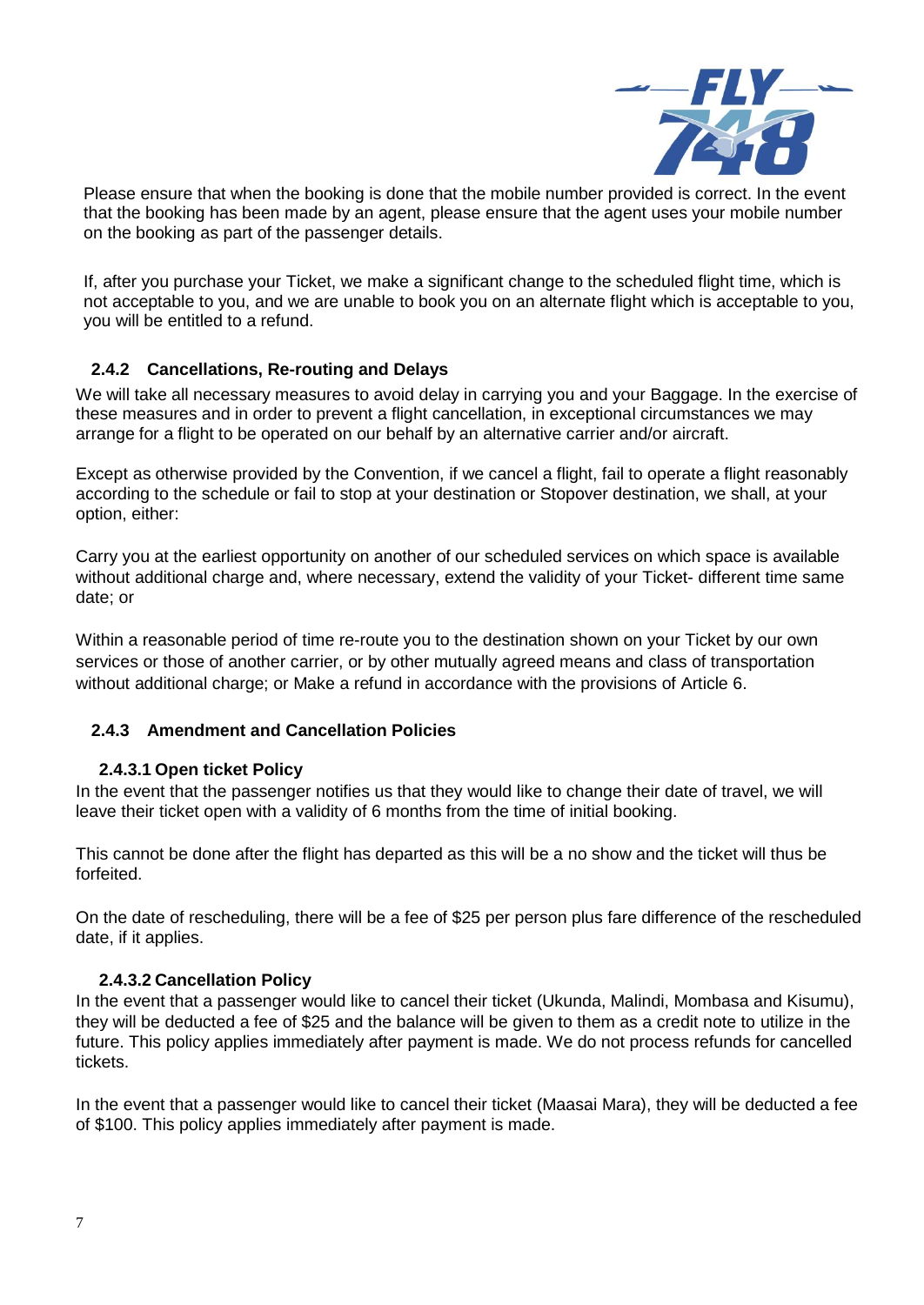

#### **2.4.3.3 Name Change Policy**

A change of name is done at a fee of \$25 per passenger, this applies immediately after a payment is made. This applies for Ukunda, Malindi, Mombasa, Kisumu and Maasai Mara.

#### **2.4.3.4 Re-routing Policy**

The re-routing fee is done at a fee of \$25 per passenger per leg (Ukunda, Malindi, Mombasa and Kisumu). This applies immediately after a payment is made.

For Maasai Mara, the change of air strip is charged at \$50 per passenger, per leg.

#### **2.4.3.5 Covid-19 Policy**

If a passenger tests positive for Covid-19. The passenger must provide evidence such as a medical repo9rt with their positive results. Their ticket will then be left open for a year with the amendment fee and fare difference both applicable.

## **3.0 Prices, Taxes, Fees, Charges and Payments.**

## **3.1 Prices**

Prices are confirmed at the final step of the booking path at the point when you click "Click to Payment ", or similar.

Any taxes or charges imposed by the Government or other authority, which We are obliged to collect from You or pay on Your behalf in respect of Your Flight will be payable by You to Us and is included in the Fare. Such taxes and charges imposed on air travel are constantly changing and can be imposed after the date that Your Booking has been made.

These amended amounts will not be marked on Your Confirmation Document. If any such tax or charge is introduced or increased after the Booking has been made and before you travel, We will pass that cost onto You where We are permitted by law to do so.

You will be obliged to pay it prior to departure. Any such charges, fees or taxes in addition to the Fare may be levied on You via deduction of such charges from the credit card or debit card used to make Your Booking or at an airport. Failure to make payment may affect your ability to fly with us.

#### **3.2 Fares**

Applicable taxes, fees and charges imposed by a government or other authority, or by the operator of an airport, shall be payable by you. At the time you purchase your Ticket, you will be advised of Taxes, fees and charges not included in the fare, most of which will normally be shown separately on the Itinerary/Receipt. The taxes, fees and charges imposed on air travel are constantly Changing and can be imposed after the date of Ticket issuance. If there is an increase in a tax, fee or charge shown on the Itinerary/Receipt, you will be obliged to pay it. Likewise, if a new tax, fee or charge is imposed even after Ticket issuance, you will be obliged to pay it.

Similarly, in the event Any taxes, fees or charges which you have paid to us at the time of Ticket issuance are abolished or reduced such that they no longer apply to you, or a lesser amount is due, you will be entitled to Claim a refund, subject to the payment of an administrative charge.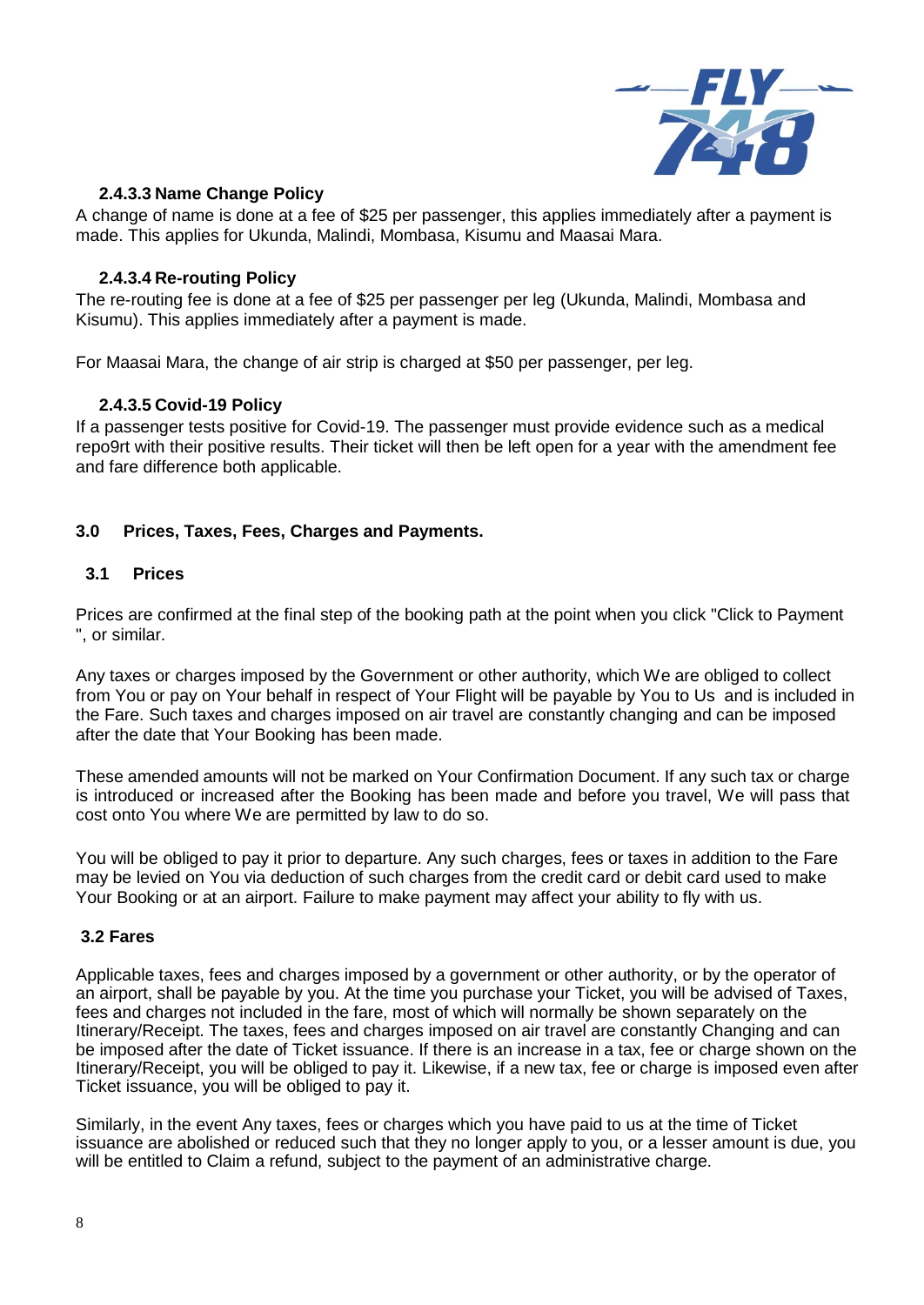

## **3.3 Taxes, Fees and Charges**

Applicable taxes, fees and charges imposed by government or other authority, or by the operator of an airport, shall be payable by you. At the time you purchase your Ticket, you will be advised of taxes, fees and charges not included in the fare the taxes, fees and charges imposed on air travel are constantly changing and can be imposed after the date of Ticket issuance. If there is an increase in a tax, fee or charge shown on the Ticket, you will be obliged to pay it. Likewise, if a new tax, fee or charge is imposed even after Ticket issuance, you will be obliged to pay it. Similarly, in the event any taxes, fees or charges which you have paid to us at the time of Ticket issuance are abolished or reduced such that they no longer apply to you, or a lesser amount is due, you will be entitled to claim a refund. In addition should the Passenger not travel on a flight and they are holding a ticket they are equally to benefit from a refund of said applicable taxes, charges and other fees.

## **3.4 Currency**

Fares, taxes, fees and charges are payable in US dollars, Kenya Shillings and Euro's. Our exchange rate will therefore apply.

## **3.5 Payments**

Payment will only be received via our electronic booking system. Payment can be effected by means of the following:

- o Mobile Money
- o Visa Debit or Credit Card
- o MasterCard Debit or Credit Card

# **3.5.1 Payment Time Limits**

If you have not paid for the ticket prior to the specified payment time limit, as advised by the operator, the booking will expire and reinstated at the new fare, if applicable.

We do not increase payment time limits.

Please be advised tickets will only be issued once the full payment is settled.

# **4.0 Baggage**

## **4.1 Prohibited Items**

For the safety of our passengers and aircraft, passengers are prohibited from carrying the following items in either checked or hand baggage:

- Explosives, munitions, fireworks, and flares
- Security-type cases/boxes incorporating goods such as lithium batteries or pyrotechnics
- Compressed gases (flammable, non-flammable, or poisonous) such as butane, propane, aqualung cylinders, lighter fuels, or refills
- Oxidizing substances such as bleaching powder and peroxides
- Flammable liquids such as paints and adhesives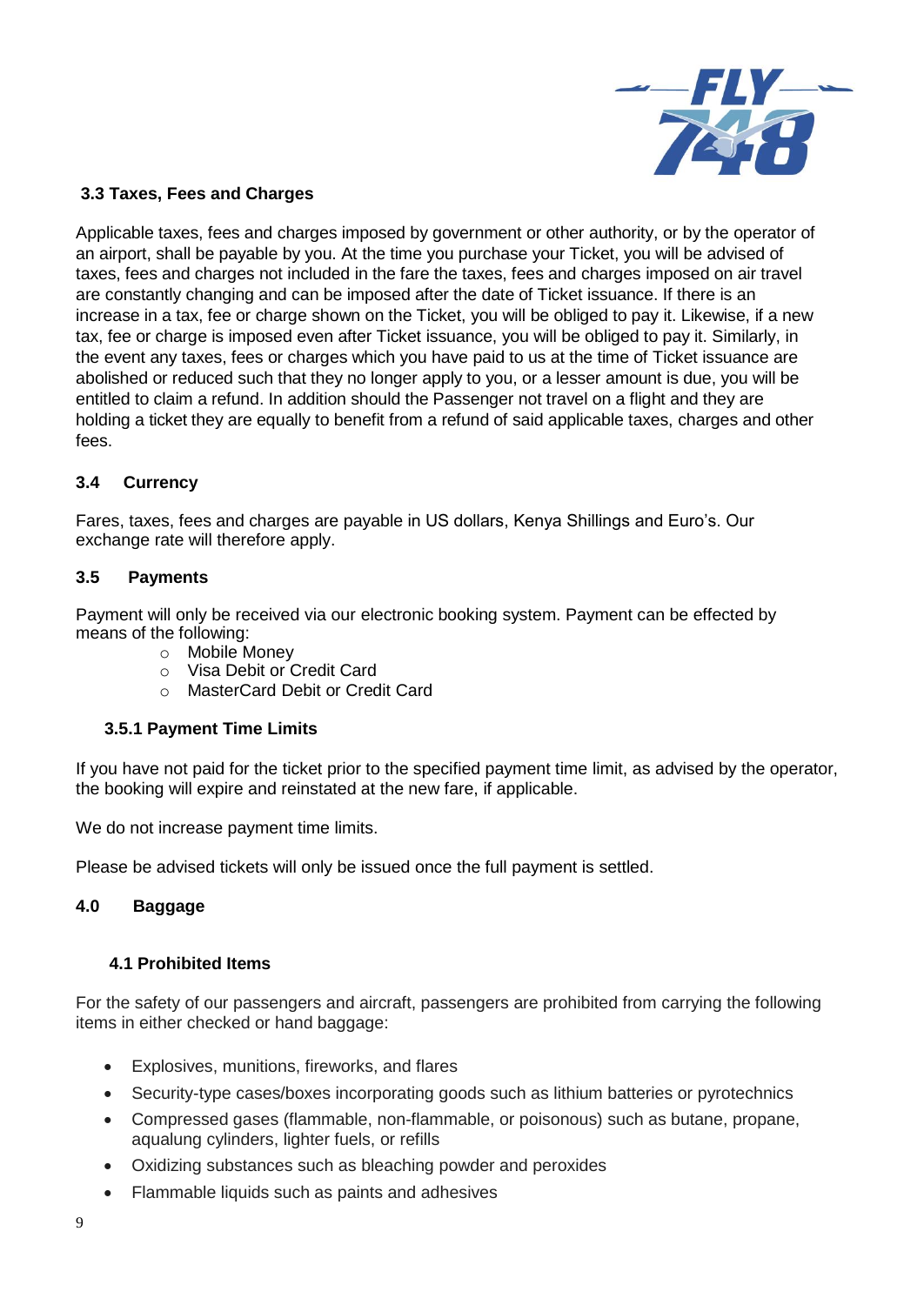

- Disabling devices such as mace or pepper sprays, with irritant properties
- Poisons such as arsenic, cyanides, or insecticides
- Radioactive materials
- Corrosive materials such as mercury (which may be contained in thermometers or blood pressure gauges,) acids, alkalis, and wet cell batteries
- Any other substances which, during a flight, present a danger not covered above, such as magnetized, offensive, or irritating materials
- Lighters (butane, absorbed fuel, electric, battery-powered, and novelty lighters) are not to be carried on the person, or in the carry-on and checked baggage. This ruling by The Transportation Security Administration (TSA) applies to all passengers arriving into or departing from United States of America.

## **4.2 Restricted Items**

In addition, passengers are not allowed to carry the following items in their hand baggage for passengers' safety and security reasons. To minimize inconvenience, you are advised to check in or put these items in your checked baggage instead:

- Knives (including hunting knives, swords, and pocket knives)
- Scissors and any other sharp/bladed objects (e.g. ice-pick, nail clippers) considered illegal by local law
- Weapons such as whips, baton, or stun gun
- Toys guns/gun shaped items or look-alikes, hand-cuffs
- Sporting equipment such as baseball/cricket bats, golf clubs, hockey sticks, billiard cues
- Devices with spillable batteries
- Aerosols (hair sprays, perfumes, medicines containing alcohol) not exceeding 0.5KG/L per article and 2.0KG/L in total weight
- Baby strollers
- Any other items which are deemed security hazards by local law
- Any other items that resemble or have similar functions to the above items
- Please note that these items will be retrieved at the boarding gate by the local authorities and depending on local conditions, the items may not be returned to you.

## **4.3 Baggage Allowance**

The baggage allowance for each ticket is a total of 15kgs. This is divided into 5kgs hand baggage and 10kgs check in baggage. The maximum weight for your hand baggage is 5kgs but you can check in the total 15kgs- as it remains in the baggage allowance limit.

You will be required to pay a charge for carriage of baggage in excess of the free baggage allowance at the prevailing rate.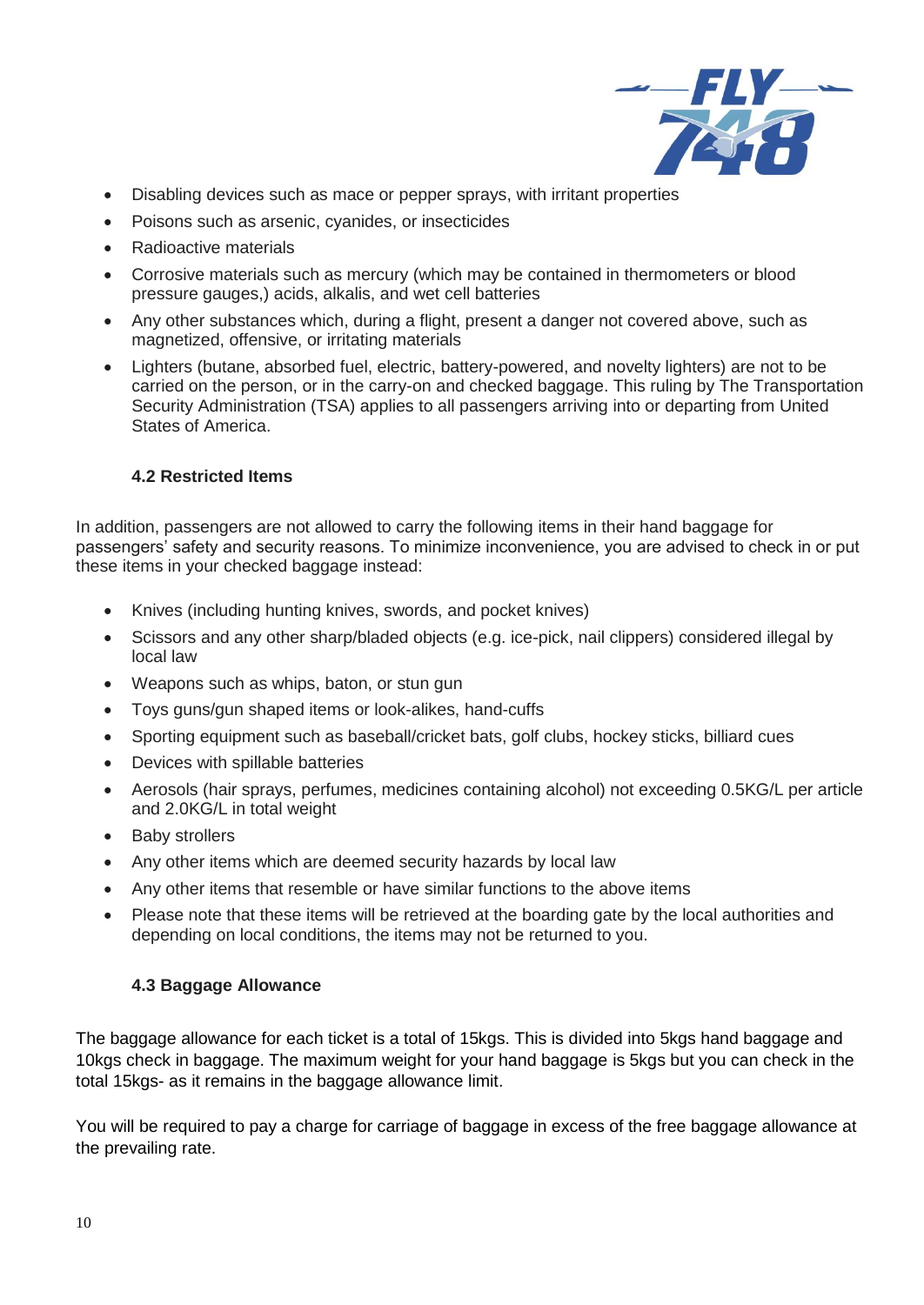

# **4.4 Excess Baggage**

Excess Baggage will only be carried at the sole discretion of the captain of the aircraft. If the payload of the aircraft and/or space permits and will be charged at the prevailing rate for carriage of freight at the prevailing rate.

# **4.5 Damaged Baggage**

In the event that your baggage is damaged on arrival to your destination. You will be required to sign the Damaged or lost baggage form at your airport destination. Damage claimed later will not be considered.

Checked baggage will be delivered to the passenger in case of damage to the baggage, his must be brought to the attention of the Company in writing at the time of delivery, by filling in the damaged/lost baggage form. Damaged baggage will be considered on an individual basis depending on the extent of the damage. Scratches or opened zips will not be considered. Any liability or compensation for damages baggage will not exceed \$100 per bag. The company has no responsibility whatsoever for any cash. Credit card, jewelry, cameras, computers or other valuables contained in checked baggage.

## **5.0 Special Assistance**

Acceptance for carriage of unaccompanied children, passengers with reduced mobility, pregnant women, persons with illness or other people requiring special assistance is subject to prior arrangement with us. Passengers with disabilities who have advised us of any special requirements they may have at the time of ticketing, and been accepted by us, shall not subsequently be refused carriage on the basis of such disability or special requirements.

Children below 7 days old are not allowed to travel by air at SEVEN FOUR EIGHT AIR SERVICES (K) LIMITED. Children between 8 days old and 5 years old must be accompanied by their guardian or parent during air travel with SEVEN FOUR EIGHT AIR SERVICES (K) LIMITED. Unaccompanied minors start from the age of 5 years old to 11 years old and must have the unaccompanied minor form filled in before travel. Any child between 12 years old and 17 years old can travel without an unaccompanied minor form. Guardian/Parent of unaccompanied minors will be required to fill in and submit the unaccompanied minor form while booking.

Expectant mothers below 28 weeks can travel on SEVEN FOUR EIGHT AIR SERVICES (K) LIMITED without a letter from the a doctor but it is upon the expectant mother to declare if she has any form of complication or multiple fetus. A lady who is 34 weeks and above should declare any form of complications as well as multiple fetus as well as provide a letter from a doctor confirming that she is fit to travel by air. Expectant mothers are not allowed to fly 7 days to the estimated date of delivery.

## **6.0 Refund**

We will refund any unused portion of a ticket if we cancel a flight and do not provide an alternative and there is a delay of more than 8 hours or due to the death of a passenger. If no portion of the ticket has been used, an amount equal to the fare paid minus any transaction fees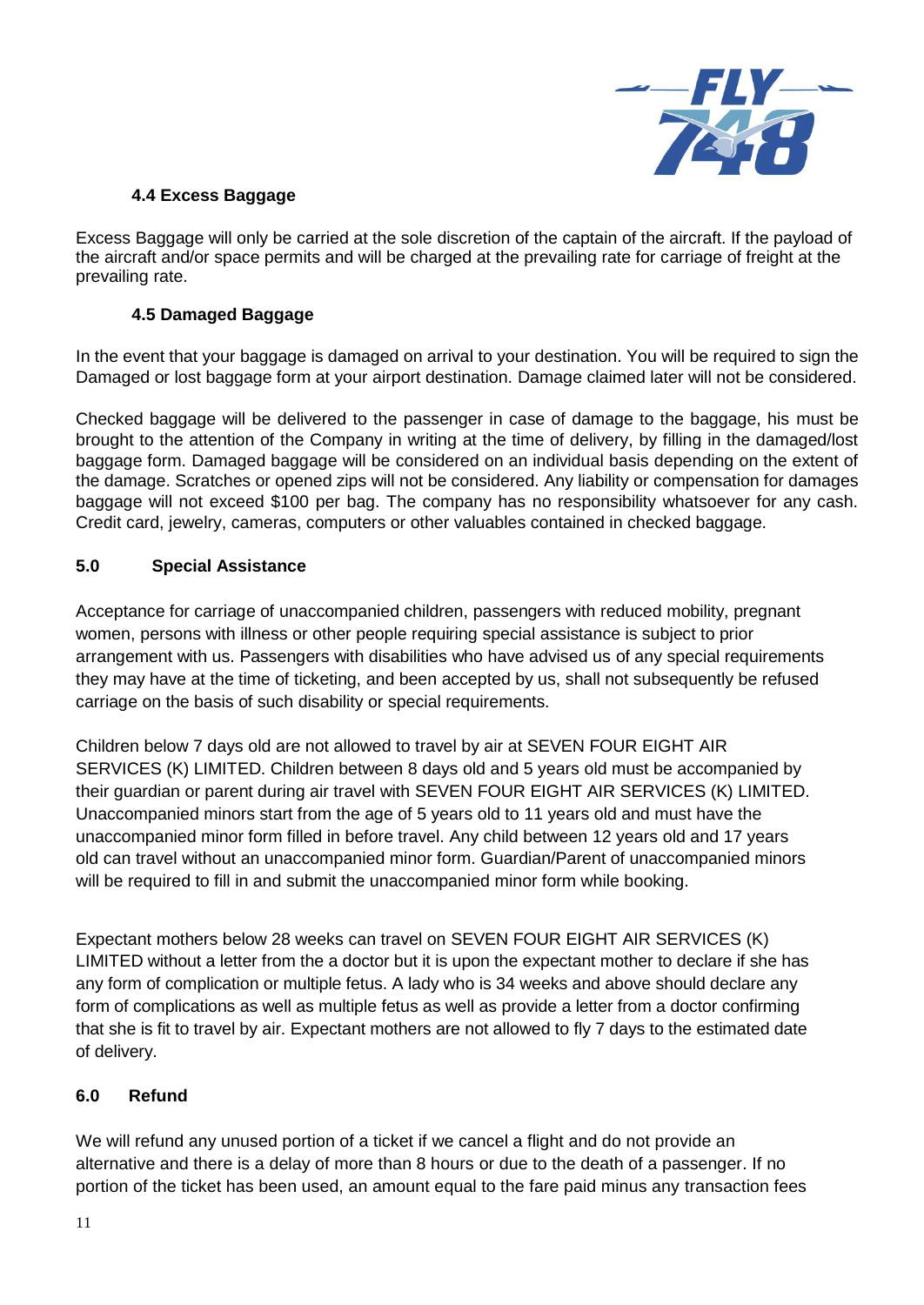

that apply. For all refunds contact our customer care on **customerdesk@748airservices.com** and fill and submit the Refund Form.

NOTE: This only applies for tickets purchased on Booking Seven Four Eight.com Request Refund due to Death of a Passenger

In case of the death of a passenger complete the refund form attaching the death certificate. Please note:

- We only offer full refund for the deceased passenger only.
- In case of medical reasons- you will receive an open ticket NO REFUND
- NO REFUND for family members who were going to accompany the deceased prior to the
- Travel or were with him when the passenger died the amendment fee will however be waived

#### **6.1 Refund Processing Times**

SEVEN FOUR EIGHT AIR SERVICES (K) LIMITED will issue refunds for eligible tickets within 14 business day, but please note that this does not include your own bank processing time. All Refund Requests are subject to the rules of ticketed fare, and fees or penalties may apply to your Refund. Your itinerary will be CANCELLED at the time the refund is initiated.

SEVEN FOUR EIGHT AIR SERVICES (K) LIMITED is not able to refund tickets purchased through travel agencies or any other third parties. Please contact your travel agency to request a refund.

#### **7.0 General Terms and Conditions**

The following terms and conditions which are subject to change without notice apply to the aviation flight and aircraft services offered by and rates issued by SEVEN FOUR EIGHT AIR SERVICES (K) LIMITED. It is a condition of making a reservation with the company that these terms and conditions are accepted in full.

Kenyan Law: It is a condition of utilizing any of the services offered by the company that the client agrees that these terms and conditions constitute a contract under Kenyan Law and the client agrees irrevocably to the exclusive jurisdiction of the Kenyan Courts and that in the event of any dispute or action of any kind that dispute or action shall be heard under Kenyan Law in the Kenyan Courts.

The liability of SEVEN FOUR EIGHT AIR SERVICES (K) LIMITED in respect of carriage of passengers here under is subject to the rules and limitations relating to liability established by the Warsaw Convention as applied in Kenya, and by the terms and conditions stated hereunder.

In this contract: "**ticket**" means a passenger ticket and baggage check, or in the case of an electronic ticket the itinerary/receipt if applicable, of which these conditions form part; "**carriage**" is equivalent to "**transportation**"; "**carrier**" means all air carriers that carry or undertake to carry the passenger or his/her baggage hereunder or perform any other service incidental to such air carriage; "**electronic ticket or e-ticket**" means the itinerary/receipt issued by or on behalf of the carrier and if applicable, a boarding document; "**Warsaw Convention**" means the Convention for the Unification of Certain Rules Relating to International Carriage by Air signed at Warsaw, 12th October 1929, or that Convention as amended at The Hague, 28th September 1955, whichever may be applicable;

No passenger shall be allowed to board the aircraft without having been issued a valid ticket.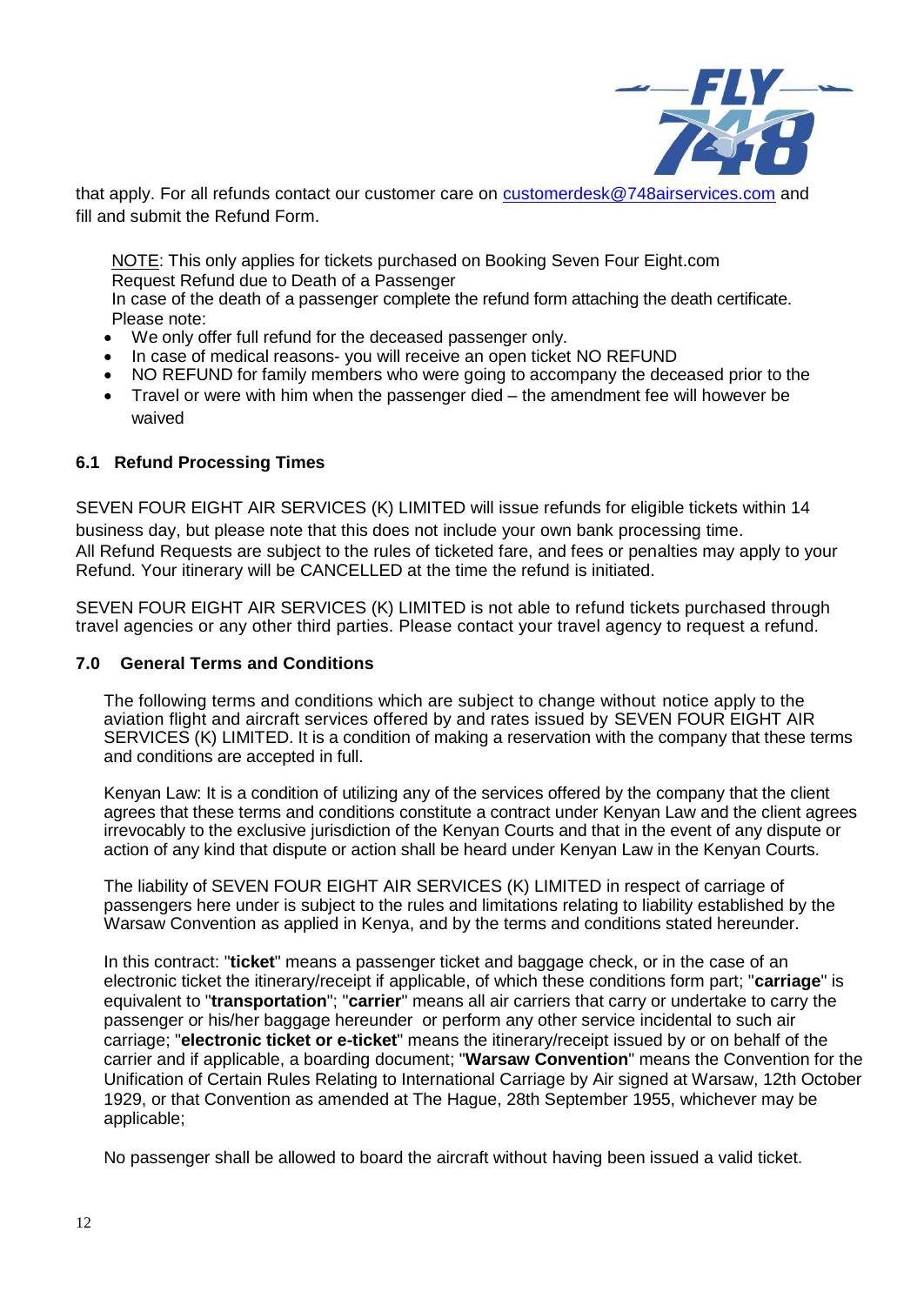

SEVEN FOUR EIGHT AIR SERVICES (K) LIMITED reserves the right to allocate seats to standby passengers if ticketed passengers have not checked in by 15 minutes prior to the scheduled departure time. In such circumstances, ticketed passengers who subsequently arrive will only be boarded if there are seats still available.

Freight will only be carried, at the sole discretion of the captain of the aircraft, if the payload of the aircraft and/or space permits and the aircraft will be landing at the freight destination airport/airstrip for commercial passengers. The company will be the sole arbiter if there is any dispute as to the acceptability of freight on safety, legal or moral grounds or where the company considers there are reasonable grounds or where the company considers there are reasonable grounds for not accepting the freight if it could be detrimental to the applicable prevailing rate.

The company undertakes to use its best efforts to carry passengers with reasonable dispatch. However, the times shown on tickets or time tables form no part of the contract between SEVEN FOUR EIGHT AIR SERVICES (K) LIMITED and the passenger and the company reserves the right to change departure times or carrier when so required for operational, weather or safety reasons.

The company is not responsible for any direct or consequential costs resulting from any delays to its services and particularly if a delay results in missing a connection to another carrier-domestic or international.

It is the sole responsibility of passengers on international flights to ensure that they have appropriate documentation, including but not limited to passports and visas required by any government authority. The company will have no liability whatsoever for direct or indirect costs related to a passenger of a SEVEN FOUR EIGHT AIR SERVICES (K) LIMITED flight missing a connection to a flight or another carrier.

The latest check-in time for all passengers is strictly 40 minutes before the flight departure time at all airports we operate in. The check-in counter opens two hours before the flight.

The company reserves the right to depart up to 15 minutes ahead of the scheduled departure time. The company has no responsibility for direct or indirect costs resulting from passengers missing their flight due to non-compliance, for whatever reason, with the above check-in times. The above check-in periods do not apply for passenger connecting off one SEVEN FOUR EIGHT AIR SERVICES (K) LIMITED flight directly into another SEVEN FOUR EIGHT AIR SERVICES (K) LIMITED.

If a SEVEN FOUR EIGHT AIR SERVICES (K) LIMITED flight is significantly delayed then the company will provide refreshments/meals appropriate to the time of day and length of delay. SEVEN FOUR EIGHT AIR SERVICES (K) LIMITED will not have responsibility for any other direct or indirect costs resulting from the delay.

At its sole discretion the company may impose a requirement for a minimum number of passengers to be booked to a particular destination before operating that particular flight.

Tickets issued for carriage on SEVEN FOUR EIGHT AIR SERVICES (K) LIMITED flights are strictly applicable to the carriage of the ticketed person and not transferable to another person unless this has been communicates and the name change done at the prevailing fee made.

To amend the date or time of travel a fee is incurred at the prevailing rate advised by the customer care team. The fee is incurred immediately the charge needs to be done i.e. when payment has already been made and the booking is already confirmed. Changes prior to payment will not be charged, unless there is a fare difference which the client will be advised on.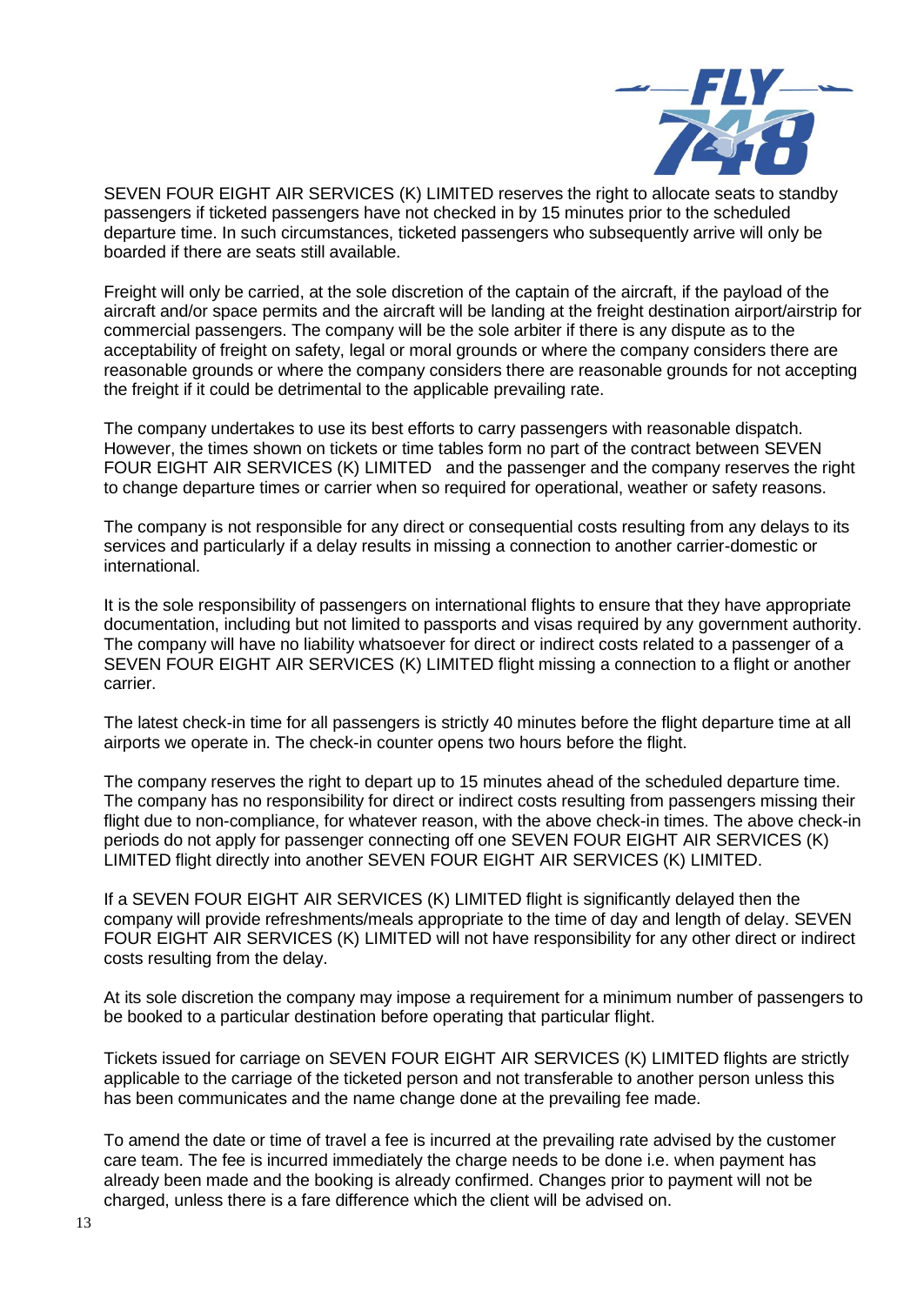

When a refund requires a bank transfer then the associated bank charges will be deducted from the refund.

All SEVEN FOUR EIGHT AIR SERVICES (K) LIMITED flights are non-smoking flights.

The company reserves the right to deny carriage to any person or offload him/her at any airport/airstrip if in their sole discretion it is considered that:

- Carrying the passenger might endanger the safety of the aircraft, crew or other passenger. The passenger is drunk or under the influence of alcohol or drugs, the passengers' mental or physical state is a danger or risk to the aircraft, crew or other passengers. The passenger has refused to comply with a personal or baggage security check.
- The passenger has refused to comply with instructions related to safety or security from the crew or other authorized persons.
- The passenger has used threatening or abusive words or gestures to any SEVEN FOUR EIGHT AIR SERVICES (K) LIMITED employees or other authorized persons
- The passenger has made any threat related to the safety of the aircraft.

Tickets are valid for 6 months, unless specified otherwise.

Infants under 2 years of age are carried free of charge provided they do not occupy a seat and provide proof of the child's age in the form of a birth certificate or passport. Children above 2 years of age are carried at the same rate as adults.

Private charters are available and if the scheduled services so not meet your route or timing requirements then a private charter may be the solution. Please do not hesitate to contact the company for a quotation to meet your needs.

Insurance cover is a condition of using the rates and services offered by the company that all clients (including individuals, companies and other legal entities) should have an insurance cover against all risks associated with travel in Africa and it is a requirement of using the services offered by the company that all clients (including individuals, companies and other legal entities) take out appropriate travel, medical and other insurance prior to departure of clients from their country of origin or home. A safari in the Maasai Mara entails an element of risk and neither the company not its officer or employees shall be liable in any way for any loss or damages, expenses or costs arising from any incident involving clients (including individuals, companies and other legal entities) that may occur whilst using any of the services provided by the company or third parties contracted by the company.

It is the responsibility of every client (including individuals, companies and other legal entities) to assess their own insurance requirements and to organize appropriate insurance. In the event of failure of any client (including individuals, companies and other legal entities) to comply with these insurance conditions and requirements or to organize appropriate insurance then neither the company nor its officers or employees or any third party contracted by the company shall be liable in any way for any loss or damages, expenses or costs arising from any incident.

Due to currency fluctuation and increases in costs and taxes beyond our control we reserve the right to increase rates without notice. All rates are subject to change.